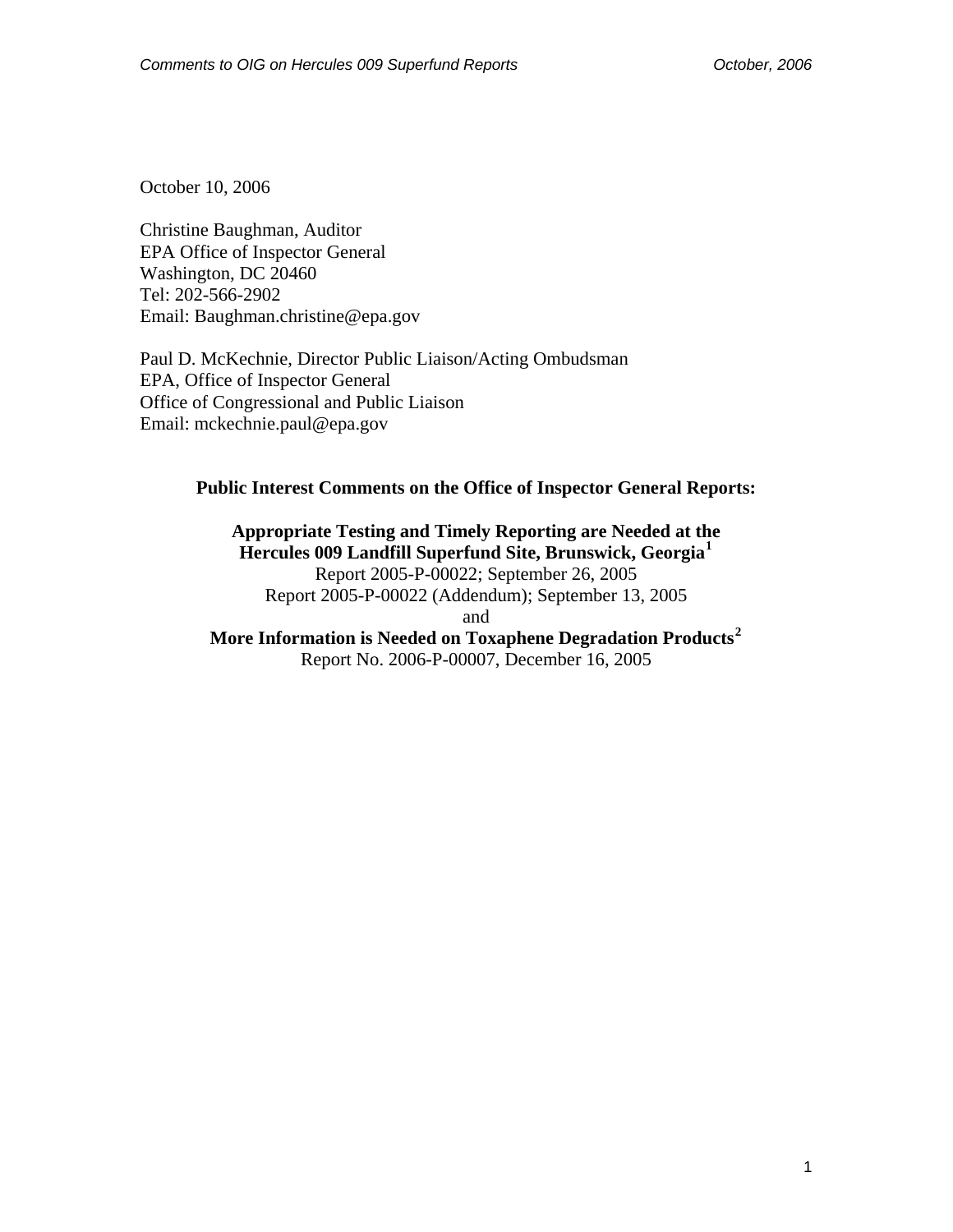We, the supporters of this letter, advocate on behalf of our millions of members for regulations that provide protection to communities, workers, and wildlife. We do not have any financial interest in the subject of this letter.

Jennifer Sass, Ph.D., Natural Resources Defense Council (NRDC)<sup>[1](#page-1-0)</sup> Kathy Burns, Ph.D., ScienceCorps Denny Larson, Director, Global Community Monitor Kristin Schafer, Pesticide Action Network North America Michelle Roberts, Beyond Pesticides Joseph DiGangi, Ph.D., Environmental Health Fund Ted Schettler MD, MPH Science and Environmental Health Network Pam Miller, Alaska Community Action on Toxics Rick Hind, Greenpeace, USA Nathalie Walker & Monique Harden, Advocates for Environmental Human Rights Lin Kaatz Chary, PhD, MPH, Indiana Toxics Action Project Gregg Small, Washington Toxics Mark A. Mitchell M.D., MPH, Connecticut Coalition for Environmental Justice Kathleen Curtis and Roberta Chase Wilding, Clean New York Amanda Hawes, Toxics Chair, WORKSAFE Stephen Lester, MS, Center for Health, Environment, and Justice Daryl Ditz, PhD, Center for International Environmental Law Mary Brune, MOMS – Making Our Milk Safe Jeanne Rizzo, Breast Cancer Fund

### **Summary**

l

The Office of the Inspector General, at the request the Glynn Environmental Coalition, has reviewed claims that a Glynn County, GA Superfund site contaminated with Toxaphene is receiving inadequate clean up. At the heart of the dispute is a testing method that fails to detect most of the toxic congeners and degradation products of toxaphene, thus underestimating the extent of contamination. Use of the biased testing method was approved by a closed partnership between EPA Region 4, the Georgia Environmental Protection Division (GaEPD) and Hercules, Inc. that failed to include community representatives. Both the OIG and a previous review by the Agency for Toxic Substances and Disease Registry (2002), have recommended that EPA should discard this flawed method in favor of established tests that identify toxaphene degradation products.

We generally support the OIG reports, and encourage the OIG to issue a strong response to EPA to work with the community, apply appropriate scientific methods, and force the stringent clean up that was promised to the community over two decades ago when this site, predominately populated by low-income African-American families, was listed as a National Priority Superfund site.

<span id="page-1-0"></span> $1$  To whom correspondence should be sent. Full contact information at end of these comments.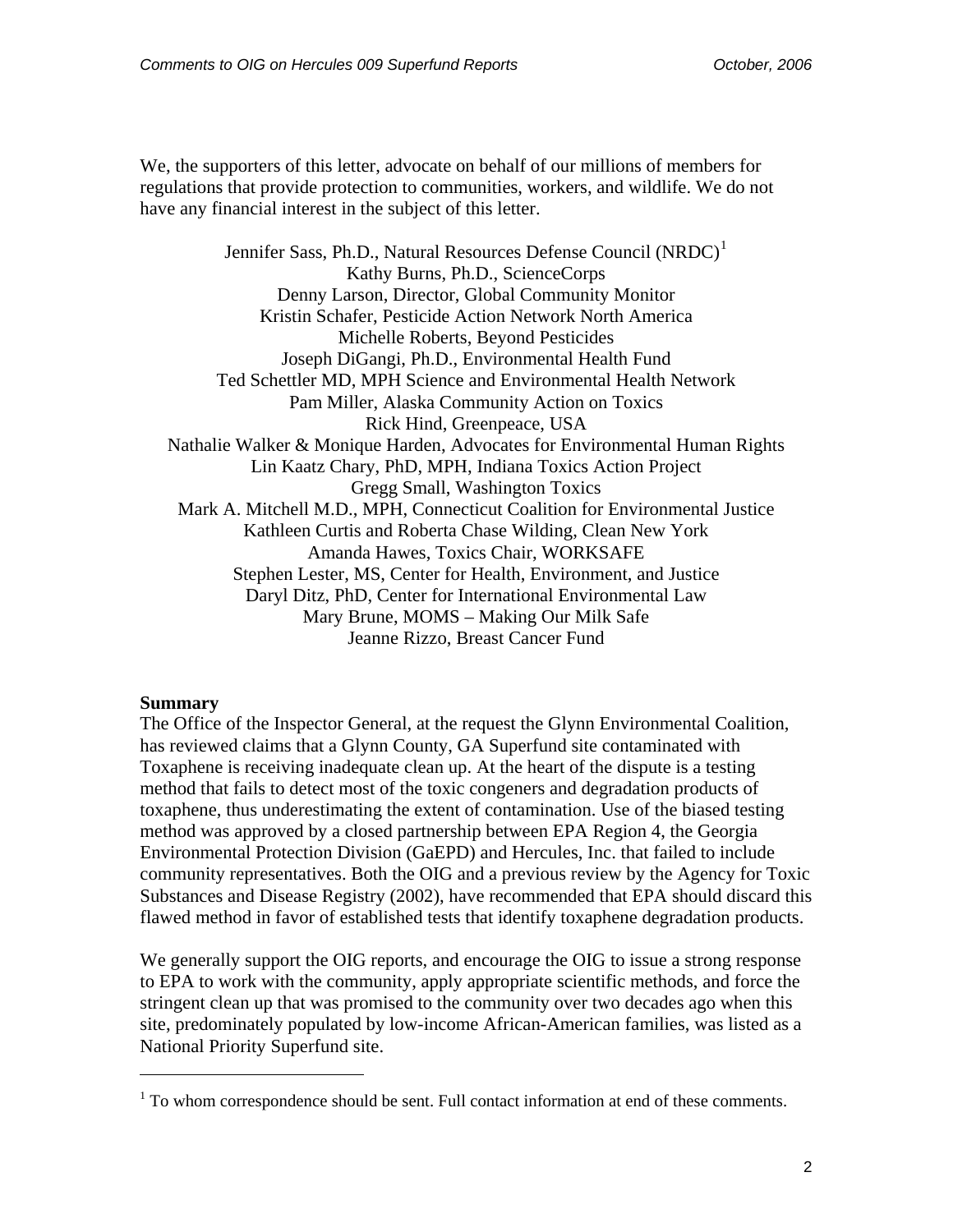# **History of the site**[3](#page-8-1) **:** *twenty years is too long*

Hercules Inc., a former pesticide plant, manufactured toxaphene as an insecticide at its plant in the city of Brunswick, Glynn County, Georgia, from 1948 to 1980. In these comments, we will use the term "polychlorinated camphene" (PCC) to describe toxaphene, a mixture of over 670 chemicals of concern, and its residues and conversion products.

The Hercules 009 Landfill Superfund Site in the city of Brunswick, in Glynn County, Georgia operated from 1975 until 1980, and was listed on the National Priorities List  $(NPL)$  in 198[4](#page-8-1), over 20 years ago<sup>4</sup>. The Brunswick area has a commercial fishing port and a thriving seafood industry, as well as recreational fishing and crabbing.<sup>9</sup>

The Hercules 009 Landfill is described as a 16.5 acre property that is bordered by Georgia State Highway 25 on the west; an automobile dealership on the north; a juvenile slash pine forest on the east; and several homes, a church, a school, and a strip shopping center to the south/southeast of the property.<sup>[5](#page-8-1)</sup>

Until required by the Clean Water Act to treat waste water in 1972, Hercules reportedly released up to 200-300 pounds of PCC per day as waste water,  $6$  ranged from 2,332 parts per billion (ppb) in 19[7](#page-8-1)0 to 6.4 ppb in 1974.<sup>7</sup> PCC has been reported at levels exceeding  $15,000$  parts per million (ppm) at the Hercules 009 Landfill Site.<sup>[8](#page-8-1)</sup> In 1976 PCC discharge was restricted to a daily maximum of 1 pound per day and a daily average of 0.5 pounds per day. Subsequent discharge was limited to 0.00081 ppm, though violations were recorded.<sup>[9](#page-8-1)</sup>

In July 1988, Hercules and EPA entered into an Administrative Order on Consent for conducting a remedial investigation/feasibility study  $(RIFS)^{10}$  $(RIFS)^{10}$  $(RIFS)^{10}$  to assess the risk to human and environmental health and evaluate treatment approaches.<sup>[11](#page-8-1)</sup>

In 2002, the Agency for Toxic Substances and Disease Registry (ATSDR), an agency of the U.S. Department of Health and Human Services, conducted a public health assessment of some of the Hercules waste areas in Brunswick.<sup>[12](#page-8-1)</sup> In that report, ATSDR recommended limiting consumption of fish from the contaminated areas.

Both the ATSDR and the Office of the Inspector General (OIG) specifically identified the method advocated by EPA Region 4 and Hercules as insensitive, inadequate, and likely to significantly underestimate contamination levels, and instead recommended the use of pre-validated and scientifically accepted measurement methods.<sup>[13](#page-8-1)</sup><sup>[14](#page-8-1)</sup>

## **Current clean up issues:** *intentionally insensitive methods fail to detect contamination*

The Hercules Landfill Superfund Site and five other sites contaminated by PCC in Glynn County, Georgia are slated for a sub-standard clean up that will leave at risk the community and the environment. This is being pushed through because of a closed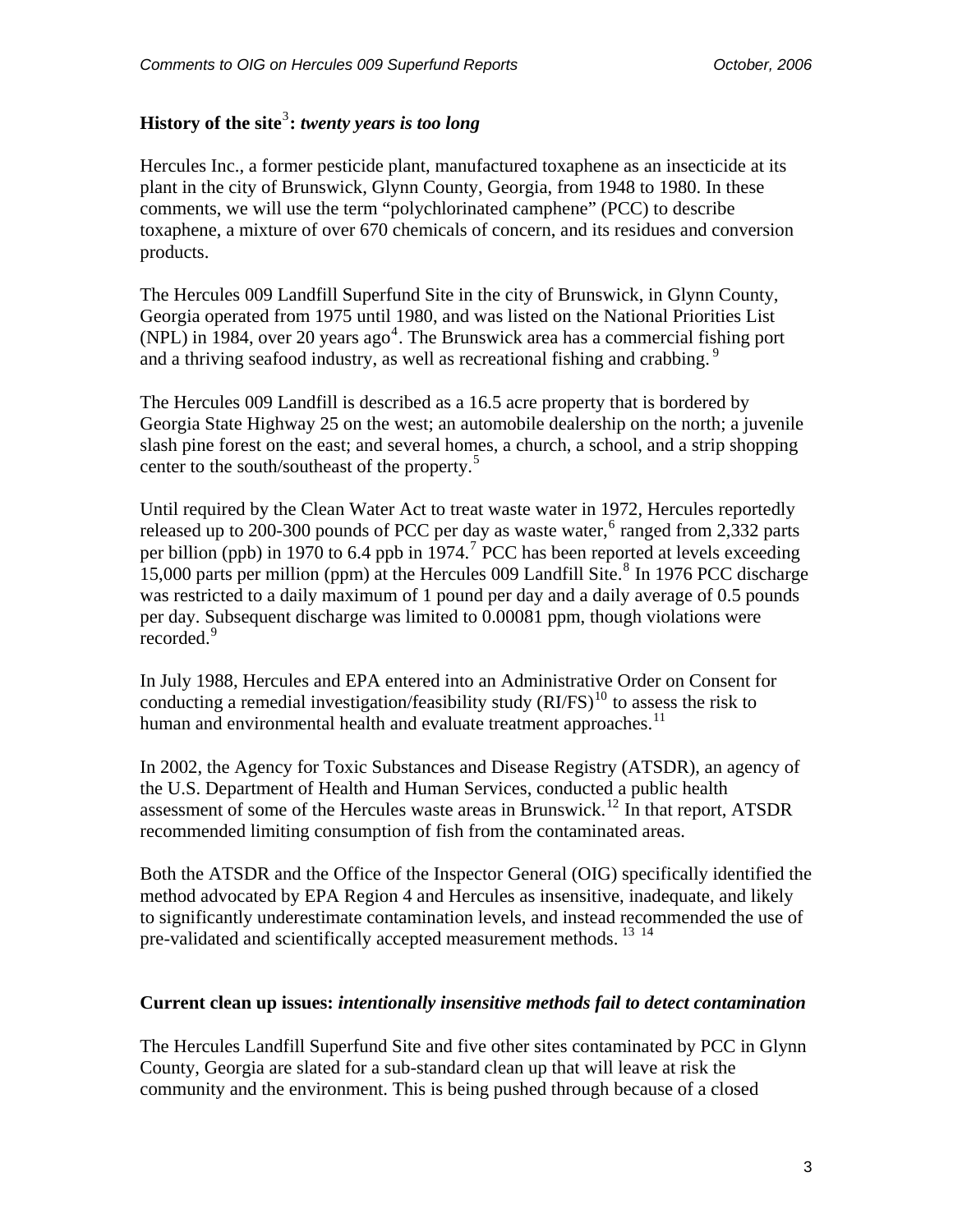partnership between EPA Region 4 and Hercules that excluded community participation. This pairing of between state regulators and the regulated industry was self-titled the Toxaphene Task Force. Among numerous biased and discredited pronouncements of this task force was use of a measurement method that failed to detect most of the over 600 congeners, residues, and degradation products of PCC contamination. The Region 4 assessment, relying on the flawed method, was strongly criticized by the ATSDR in a  $2002$  report as underestimating the exposure.<sup>[15](#page-8-1)</sup> The OIG specifically noted that the methods used by Region 4 and Hercules are not designed to measure toxaphene degradation products, and instead recommended established testing methods that specifically test for toxaphene degradates.<sup>[16](#page-8-1)</sup>

The stubborn insistence by Region 4 to continue to rely on a biased and unscientific method that has been rejected by the ATSDR and the OIG can cynically be viewed as a blind, ideological adherence to fiction in the face of facts. The result of these actions, whether ignorant or intentional, is a failure to provide the protection for human and environmental health that is promised in the mission<sup>[17](#page-8-1)</sup> of the EPA.

## **Hazard information:** *Toxaphene is persistent, bioaccumulative, and banned*

Toxaphene is a toxic chlorinated-hydrocarbon persistent bioaccumulative banned pesticide. It is a mixture of over 670 chemicals of concern, and is approximately 40 to 75% chlorine by weight. In 1982 toxaphene was restricted in the US, and then fully banned in 1990. Although it has low solubility in water, it is readily adsorbed in soil and sediments, and bioconcentrates in aquatic organisms including fish. It is highly acutely toxic to fish, even at concentrations that are low parts per billion (ppb) or high parts per trillion (ppt).  $18 \overline{19} \overline{20}$  $18 \overline{19} \overline{20}$  $18 \overline{19} \overline{20}$  $18 \overline{19} \overline{20}$  $18 \overline{19} \overline{20}$  $18 \overline{19} \overline{20}$ 

In its 2002 report of the Brunswick area, ATSDR described the relevant toxicity literature. Animal testing showed that pre-birth and post-natal exposure to toxaphene may interfere with normal development.<sup>[21](#page-8-1)</sup> When pregnant rats were fed a diet contaminated with toxaphene, effects included poor righting ability and poor swimming ability, compared with healthy control animals.<sup> $22$ </sup> The exposed rats eventually attained normal swimming ability. ATSDR also noted that, "when the rats took a maze test at the age of 70 days, those previously exposed to PCC components had difficulty remembering the path leading to the food". ATSDR recommended that, "pregnant women and nursing mothers should avoid consuming large quantities of contaminated fish and, obviously, avoid ingesting contaminated soil" to protect the developing fetus and child. ATSDR warned that exposure to PCC through contaminated fish and surface soils, should also be minimized in infants and young children.<sup>[23](#page-8-1)</sup> Air exposures should also be considered hazardous; PCC is up to 8% in soils at the Hercules Plant.

### **National interest:** *a bad job here may lead to failed clean-ups nationally*

NPL sites are the most serious sites across the country, slated for possible long-term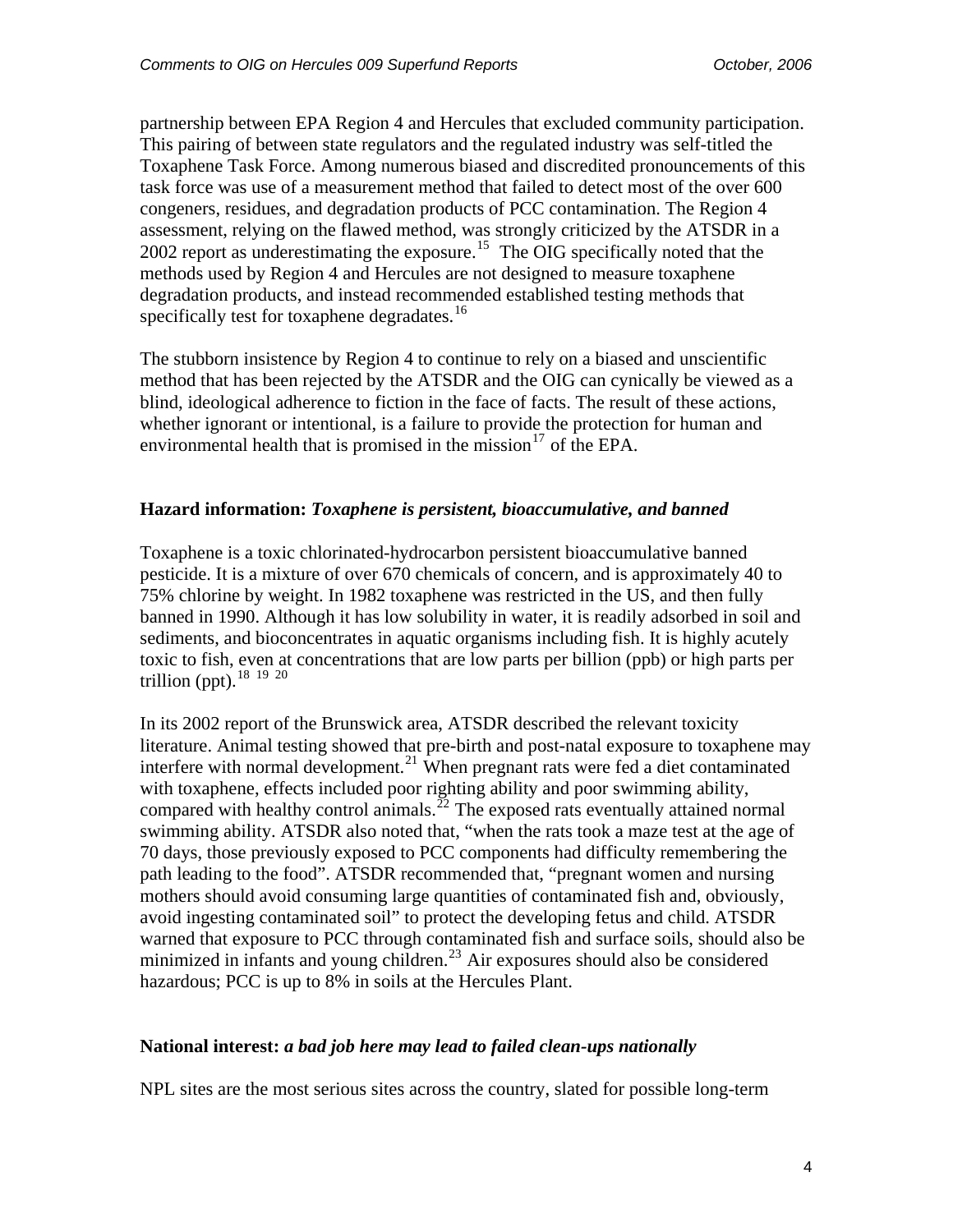cleanup by EPA's Superfund program. Altogether, there are 1,246 final sites across the country, of which 18 sites across 9 states include toxaphene as a contaminant.<sup>[24](#page-8-1)</sup> Therefore, the level of clean up that EPA will require at this site is likely to impact requirements across the country.

The document record is clear that it is the intention of Hercules to submit its toxaphene review to the EPA database, the Integrated Risk Information System (IRIS), which contains EPA's scientific positions on potential human health effects from environmental contaminants. While not an enforceable regulatory standard *per se*, information on IRIS is considered by regulators at the state and federal level and others worldwide to set pollution cleanup standards and various exposure standards for air, water, and soil.

Hercules advocated a reduction in the cancer potency factor 10-fold on the IRIS database<sup>[25](#page-8-1)</sup> from 1.1 per mg/kg/day to 0.11 per mg/kg/day, and stated that it has already gone so far as to submit its proposed factor to Office of Solid Waste and Emergency Response (USEPA/OSWER), based on "new information"<sup>[26](#page-8-1)</sup> citing a 1998 report. This would likely severely impair clean-up action at contaminated sites all over the country.

In addition to weakening the cancer potency factor, Hercules also proposed to weaken the non-cancer "safe" level, known as a Reference Dose (RfD), posted on the IRIS database. In its comments to ATSDR, Hercules states that it has submitted an alternative RfD of 0.0007 mg/kg/day for the IRIS database.<sup>[27](#page-8-1)</sup> This is approximately 3-fold more permissive than the old IRIS RfD of 0.00025 mg/kg/day (IRIS, 1993), which has now been removed from the IRIS database. Hercules specifically notes that use of its alternate RfD value would raise the screening level from 3 ppm to 7.5 ppm toxaphene in fish.<sup>[28](#page-8-1)</sup>

It should be extremely concerning to taxpayers that a scientific article that proposes to disregard all but a handful of PCC congeners is co-authored by scientists from EPA Region 4 and the Georgia Environmental Protection Division (Simon and Manning, 2006). Though no source of funding is disclosed, it is published in a journal, *Regulatory Toxicology and Pharmacology*, well-known to be biased towards industry perspectives. In fact, in 2002 the journal was targeted in a letter by over forty scientists, including noted international experts and journal editors, citing concerns about, "apparent conflicts of interest, lack of transparency, and the absence of editorial independence".[29](#page-8-1) Specifically, their letter cites, "the journal's apparent bias in favor of industries that are subject to governmental health and environmental regulations". The letter goes on to identify financial supporters of the journal sponsor, including, the American Chemistry Council, Dow AgroSciences, R.J. Reynolds Tobacco Co., and others. Moreover, the letter identified a "significant percentage" of the editorial board with financial ties to companies whose products are the subjects of studies published in the journal. Is it any wonder, then, that this article advocating a weakening of cancer potency of toxaphene found its way to this journal? But, the fact that the authors are public employees suggests a concerning level of partnership between Hercules and the regulatory agencies.

### **Environmental Justice:** *EPA fails to act on Executive Order 12898*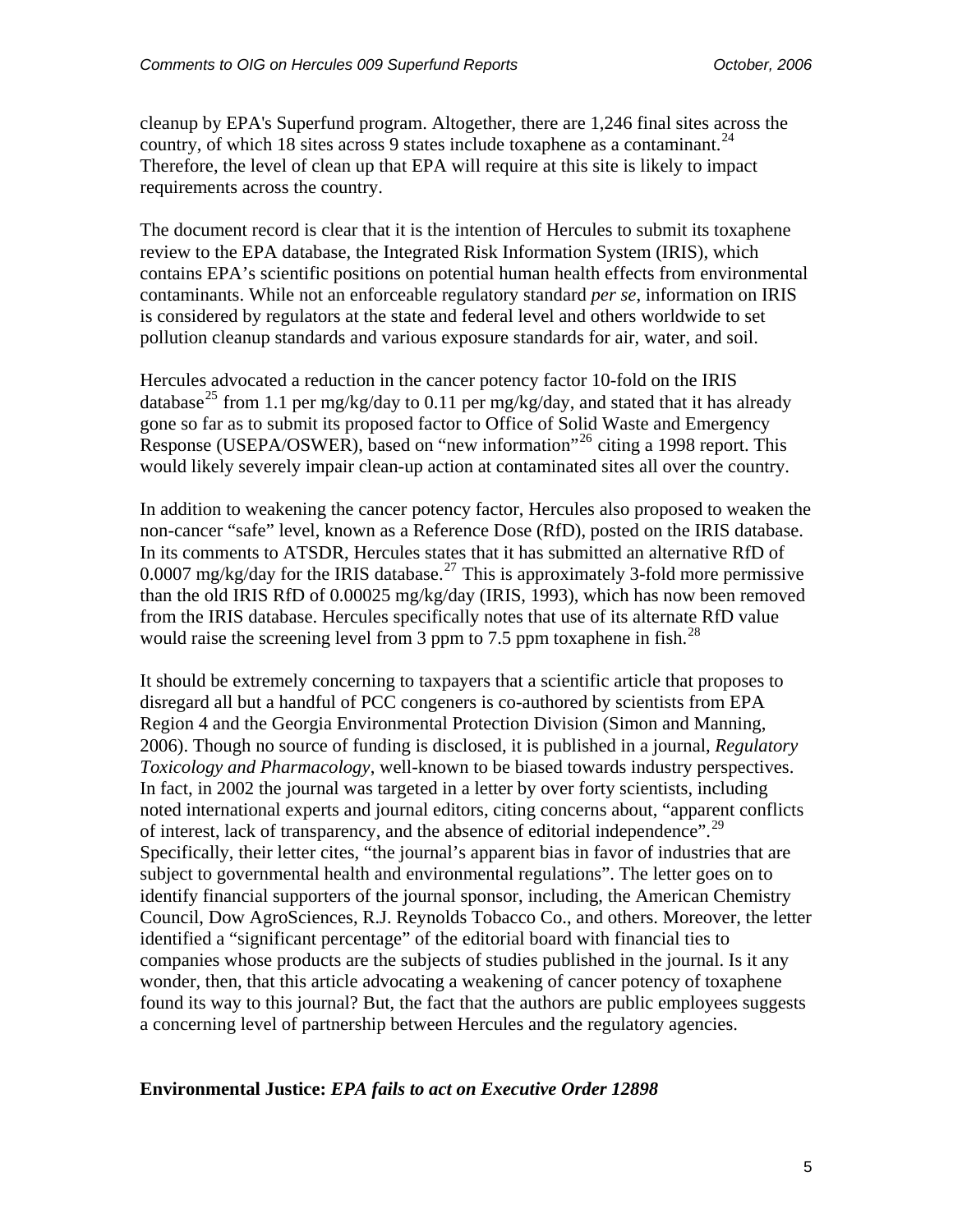The State and Federal agencies charged with the protection of human and environmental health are faced with a moral test of deciding whether to unfairly burden Glynn County families with health risks that they are not likely to bear themselves, and that are not shared equally across the nation.

Glynn County is comprised of 72% white population and 26.5% black population, more diverse than the National average of 80% white and 13% black (2004 Census data).<sup>[30](#page-8-1)</sup> However, the Brunswick city has a total population of approximately 15,600 people, of which 36% are white and 60% are black (2000 Census data as reported by ATSDR).<sup>[31](#page-8-1)</sup>

| (data are rounded off)    | Brunswick city             | Glynn County<br>$(2003/4 \text{ data})^{33}$ | US                             |
|---------------------------|----------------------------|----------------------------------------------|--------------------------------|
|                           | $(2000 \text{ data})^{32}$ |                                              | $(2003/4)$ data) <sup>34</sup> |
| White persons             | 36%                        | 72%                                          | 80%                            |
| <b>Black persons</b>      | 60%                        | 27%                                          | 13%                            |
| Median household income   | \$22,000                   | \$38,000                                     | \$43,000                       |
|                           | (\$18,400 for black;       |                                              |                                |
|                           | \$27,900 for white $35$ )  |                                              |                                |
| Persons living in poverty | 30%                        | 15%                                          | 12.5%                          |

The county has approximately 27,000 households (2000 data), with a median household income of \$38,600, less than the National median of \$43,300 (2003 data). However, Brunswick City has a median household income of only \$22,200 (2000 data), much lower than the county and national. This leaves 15% of Glynn County residents living below poverty (2003 data), more than the National average of 12.5%. However, 30% of Brunswick City residents live below poverty (2000 census data). In summary, Glynn County residents are more likely to be black and/or to be poor than the average American.

In addition to the Hercules 009 Superfund site, the Brunswick area is the site of two additional industrial facilities that have been classified as Superfund sites, and 17 other potentially hazardous waste sites.<sup>[36](#page-8-1)</sup> Maybe the unfair distribution of toxic dump sites and other industrial facilities is a significant factor in the higher rate of cancer and other diseases among black residents compared with white residents of Glynn County. In the health service area that extends from Duval County (Jacksonville) FL to Glynn County GA, EPA reports that the overall cancer rate per 100,000 population is 177 for white males compared with 257.7 for black males.<sup>[37](#page-8-1)</sup> The cancer rate for white females is 118.4, compared with 135.1 for black females. Childhood leukemia rates are almost 2-fold higher for black males (14.1 per 100,000), compared with white males (8.9 per  $100,000$ ;<sup>[38](#page-8-1)</sup> data for females is similar for white (6.1) and black (4.9) populations.

The EPA provides a description of environmental justice on its website:

Environmental Justice is the fair treatment and meaningful involvement of all people regardless of race, color, national origin, or income with respect to the development, implementation, and enforcement of environmental laws, regulations, and policies. EPA has this goal for all communities and persons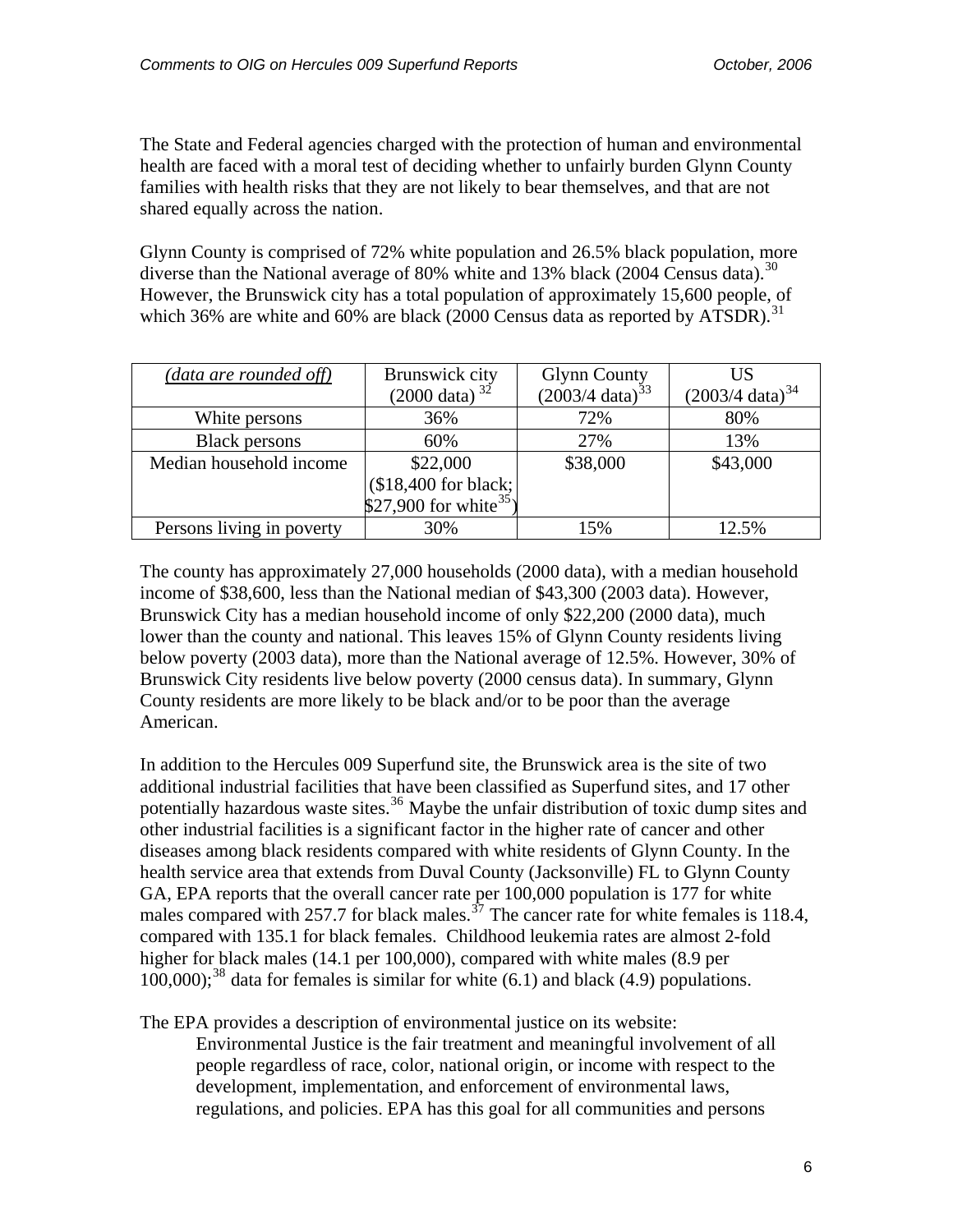across this Nation. It will be achieved when everyone enjoys the same degree of protection from environmental and health hazards and equal access to the decision-making process to have a healthy environment in which to live, learn, and work. $39$ 

Despite this laudable and critical recognition of the unfair distribution of risk and disease across this country, a study just released in September 2006 by the Office of the Inspector General is highly critical of EPA's failed record on taking action to correct these injustices.<sup>[40](#page-8-2)</sup> The IG recommended that EPA review its programs appropriately and take action consisted with Executive Order 12898 to address the unfair impact of industrial waste on communities. $41$ 

#### *Take action now to protect human health*

We generally support the OIG reports, and encourage the OIG to issue a strong response to EPA to work with the community, apply appropriate scientific methods, and force the stringent clean up that was promised to the community over two decades ago when this site, predominately populated by low-income African-American families, was listed as a National Priority Superfund site.

Thank you for your consideration of these comments. Respectfully,

Jennifer Sass, Ph.D. Senior scientist, Health and Environment Natural Resources Defense Council 1200 New York Avenue, NW, Suite 400, Washington, DC, 20005 tel: 202-289-2362, fax: 202-289-1060, email: jsass@nrdc.org <www.nrdc.org>

l

<sup>&</sup>lt;sup>1</sup> summary at http://www.epa.gov/oig/reports/2005/20050926-2005-P-00022-Gcopy.pdf full report at<http://www.epa.gov/oig/reports/2005/20050926-2005-P-00022.pdf> addendum at http://www.epa.gov/oig/reports/2005/20050926-2005-P-00022A.pdf

<sup>&</sup>lt;sup>2</sup> summary at http://www.epa.gov/oig/reports/2006/20051216-2006-P-00007-Gcopy.pdf full report at http://www.epa.gov/oig/reports/2006/20051216-2006-P-00007.pdf

<sup>&</sup>lt;sup>3</sup> EPA. Georgia NPL/NPL Caliber Cleanup Site Summaries. http://www.epa.gov/region4/waste/npl/nplga/herculga.htm

<sup>4</sup> CERCLIS ID GAD980556906

<sup>&</sup>lt;sup>5</sup> EPA. Georgia NPL/NPL Caliber Cleanup Site Summaries. http://www.epa.gov/region4/waste/npl/nplga/herculga.htm

<sup>&</sup>lt;sup>6</sup> ATSDR. Public health assessment: Terry Creek dredge spoil areas/ Hercules outfall site, Brunswick, Glynn County, Georgia. 2002. http://www.atsdr.cdc.gov/hac/PHA/terrycreek/tcd\_toc.html

<sup>7</sup> http://www.atsdr.cdc.gov/hac/PHA/terrycreek/tcd\_p1.html#backa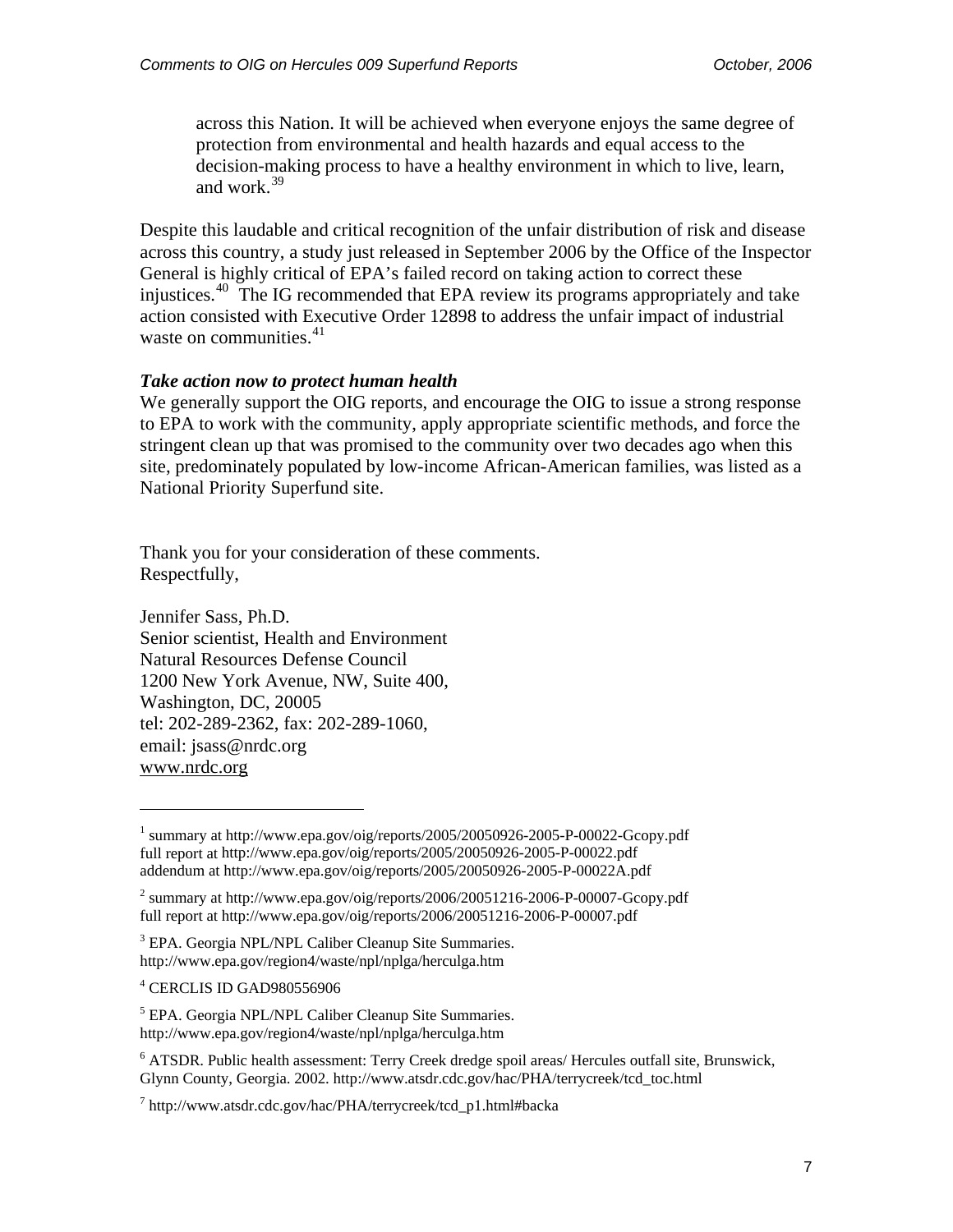<sup>8</sup> EPA. Georgia NPL/NPL Caliber Cleanup Site Summaries. http://www.epa.gov/region4/waste/npl/nplga/herculga.htm

<sup>9</sup> http://www.atsdr.cdc.gov/hac/PHA/terrycreek/tcd\_p1.html#backa

 $10$  Definition of RI/FS http://www.epa.gov/superfund/whatissf/sfproces/rifs.htm

<sup>11</sup> EPA. Georgia NPL/NPL Caliber Cleanup Site Summaries. http://www.epa.gov/region4/waste/npl/nplga/herculga.htm

12 http://www.atsdr.cdc.gov/hac/PHA/terrycreek/tcd\_p1.html#backa

13 summary at<http://www.epa.gov/oig/reports/2006/20051216-2006-P-00007-Gcopy.pdf> full report at http://www.epa.gov/oig/reports/2006/20051216-2006-P-00007.pdf

<sup>14</sup> ATSDR report (2002) Appendix F: Response to comments. ATSDR states, "On April 14, 2000, ATSDR formally received an analytical protocol from USEPA, Region IV describing the "Procedures for the Determination of Toxaphene," a three-page protocol dated August 14, 1997. This protocol, which was intended to be used by USEPA-Region IV and Hercules, employed "the last four to seven peaks in the 'back half' of the toxaphene chromatogram for calibration and quantification of toxaphene." The "four peak in the back half" methods dates to the packed column days, when there were only several usable peaks shown on the back half of toxaphene chromatogram (USEPA 1986 Method 8080). This "four-peaks-inback- half" method was precise at that time... This method, however, has lost its precision now because the powerful capillary column in modern gas chromatography instruments generates dozens of peaks in the back half of the chromatogram of toxaphene standard... Although the Method 8081A of January 1995 kept this "four-peaks-in-back- half" method, the method was purged from the official December 1996 version of Method 8081 A, as well as the new Method 8081 B of January 1998. Recently, GA EPD repeated the analysis of 56 samples from the old April 1997 samples with the specific methodology of both GC-ECD and GC-MS at Skidaway Institute of Oceanography. On June 19, 2000, quantitative data for the 56 samples became available and the PCC concentrations up to 26 ppm was found in fin fish. This work was published in peer reviewed, open literature in September 2001."

http://www.atsdr.cdc.gov/hac/PHA/terrycreek/tcd\_p3.html#appf

15 http://www.atsdr.cdc.gov/hac/PHA/terrycreek/tcd\_toc.html

16 summary at<http://www.epa.gov/oig/reports/2006/20051216-2006-P-00007-Gcopy.pdf> full report at http://www.epa.gov/oig/reports/2006/20051216-2006-P-00007.pdf

 $17$  "The mission of the Environmental Protection Agency is to protect human health and the environment." http://www.epa.gov/epahome/aboutepa.htm#mission

<sup>18</sup> Maruya KA and Lee RF. Arochlor 1268 and toxaphene in fish from a southern U.S. estuary. Environ Sci Technol 1998;32:1069-75.

19 ATSDR report. 2002. http://www.atsdr.cdc.gov/hac/PHA/terrycreek/tcd\_p1.html#sum

<sup>20</sup> The ATSDR report Appendix F reported that, "The acute LC50 values for other kinds of fish ranged from 2 ppb for basses to 18 ppb for bluegills. PCC in chronic exposure systems were one to three orders of magnitude more toxic to fish than were acute exposure systems. The chronically toxic effects of PCC were observed at 39 ppt in brook trout, and at 36.7 ppt in fathead minnow." http://www.atsdr.cdc.gov/hac/PHA/terrycreek/tcd\_p3.html#appf

<sup>21</sup> Agency for Toxic Substances and Disease Registry. Toxicological profile for toxaphene. Atlanta: US Department of Health and Human Services; August 1996.

 $^{22}$  Olson KL, Matsumura F and Boush GM. Behavioral effects on juvenile rats from perinatal exposure to low levels of toxaphene, and its toxic components, toxicant A, and toxicant B. Arch Environ Contam Toxicol 1980; 9:247-57.

23 http://www.atsdr.cdc.gov/hac/PHA/terrycreek/tcd\_p1.html#backa

 $^{24}$  Query for toxaphene, September 26, 2006. http://oaspub.epa.gov/oerrpage/basicqry